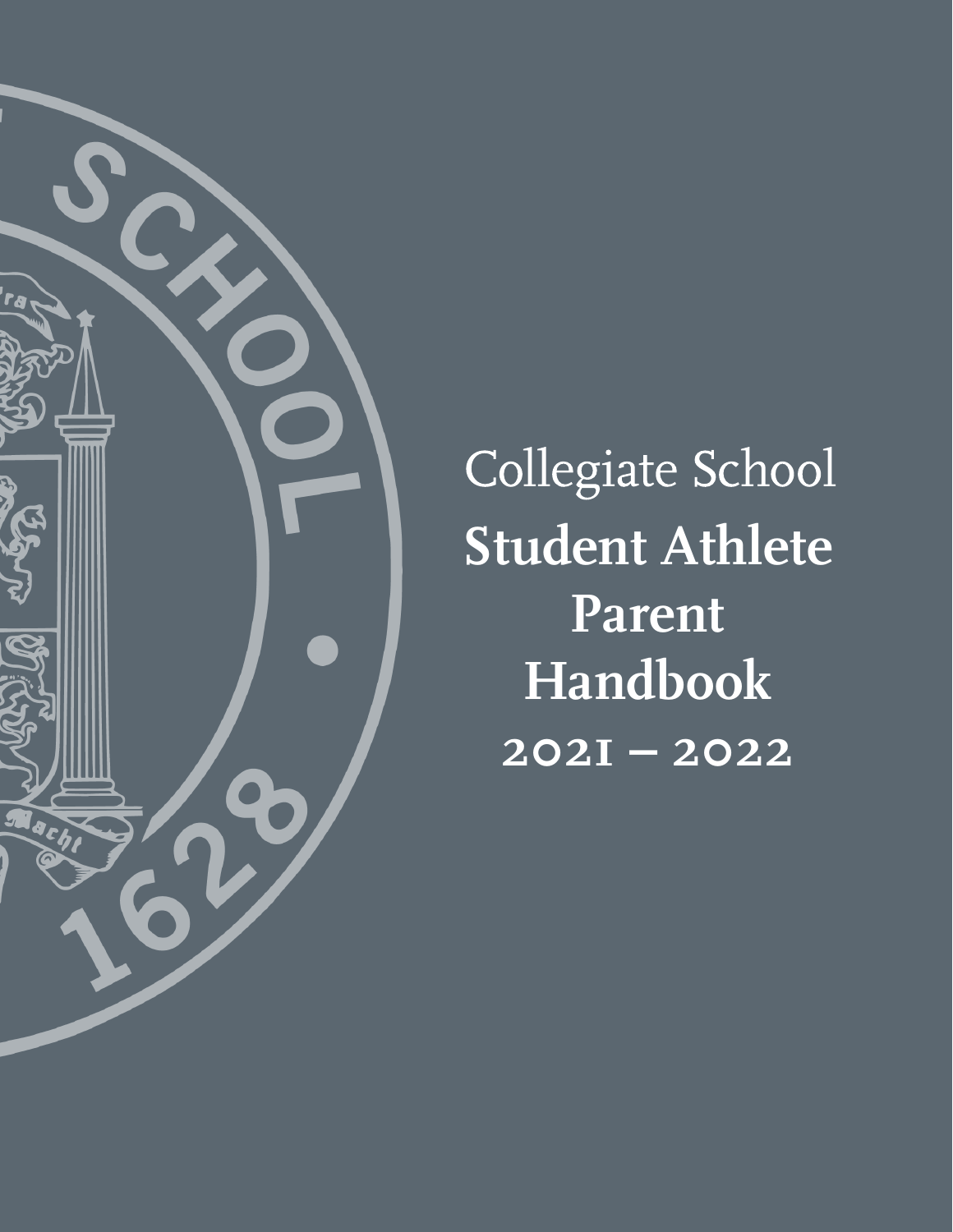# *Contact Information*

# *Athletic Department*

Raymond Voelkel, Director of Athletics Office: 212-812-7221 Email: rvoelkel@collegiateschool.org

Paul Mankowich, Assistant Athletic Director Office: 212-812-8589 Email: pmankowich@collegiateschool.org

Brett Doran, Athletic Coordinator Office: 212-812-8678 Email: bdoran@collegiateschool.org

# *School Administration*

Mr. David Lourie, Head of School Mr. Andrew Prince, Upper School Head Dr. Hassan Jones, Middle School Head

Nickname: Dutchmen School Colors: Blue and Orange School Website: www.collegiateschool.org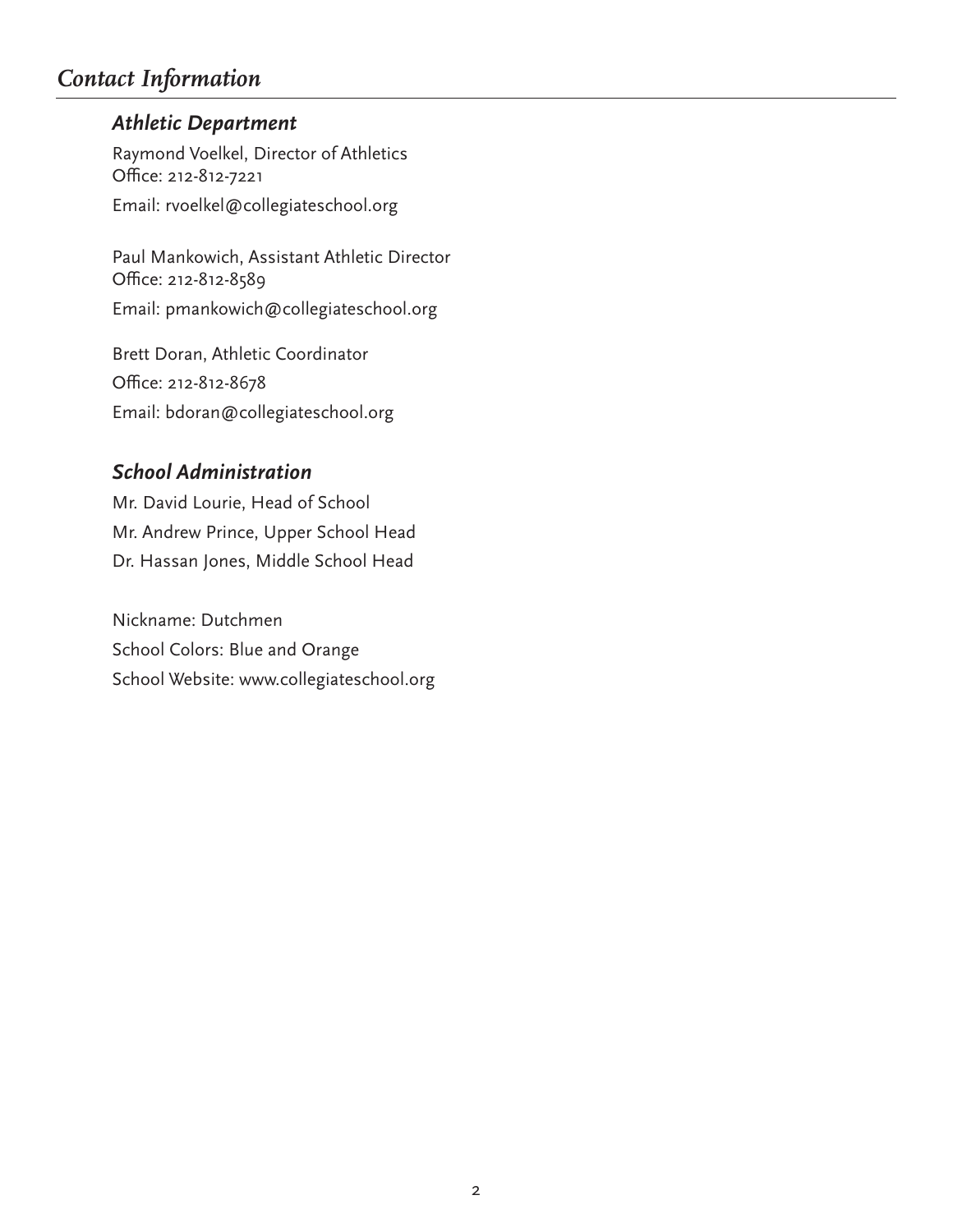# *Introduction*

Dear Parents and Student Athletes:

On behalf of the Athletic Department at Collegiate School, thank you for being involved in the athletic program. We look forward to working with our student athletes as we prepare for another great year of competing in the Ivy League and Metropolitan Middle School League.

This handbook serves as a guide to parents and student athletes and provides a clearer understanding of the athletic program. Although every aspect of the athletic program cannot be covered, the existing policies set forth here should act as a framework for standard practices.

Please note that this handbook supplements, not replaces, all other School rules and regulations. All School policies, including those set out in division handbooks, apply in the athletics context.

A secondary purpose of this handbook is to help maintain the value of athletics and the important role it plays in developing the whole child. Although long accepted as being an integral part of a total educational program, athletics can easily be taken for granted or its best efforts misdirected. Therefore, educational goals, issues of integrity, and practices must be consistently defined.

I would like to stress that communication between the coaches and student athletes and parents is one of the keys to having a successful program. This guide should act as the beginning of this communication.

By acting as a representative of Collegiate School you have a major responsibility to yourself, team, and your parents and/or guardians.

Raymond Voelkel Athletic Director and Physical Education Head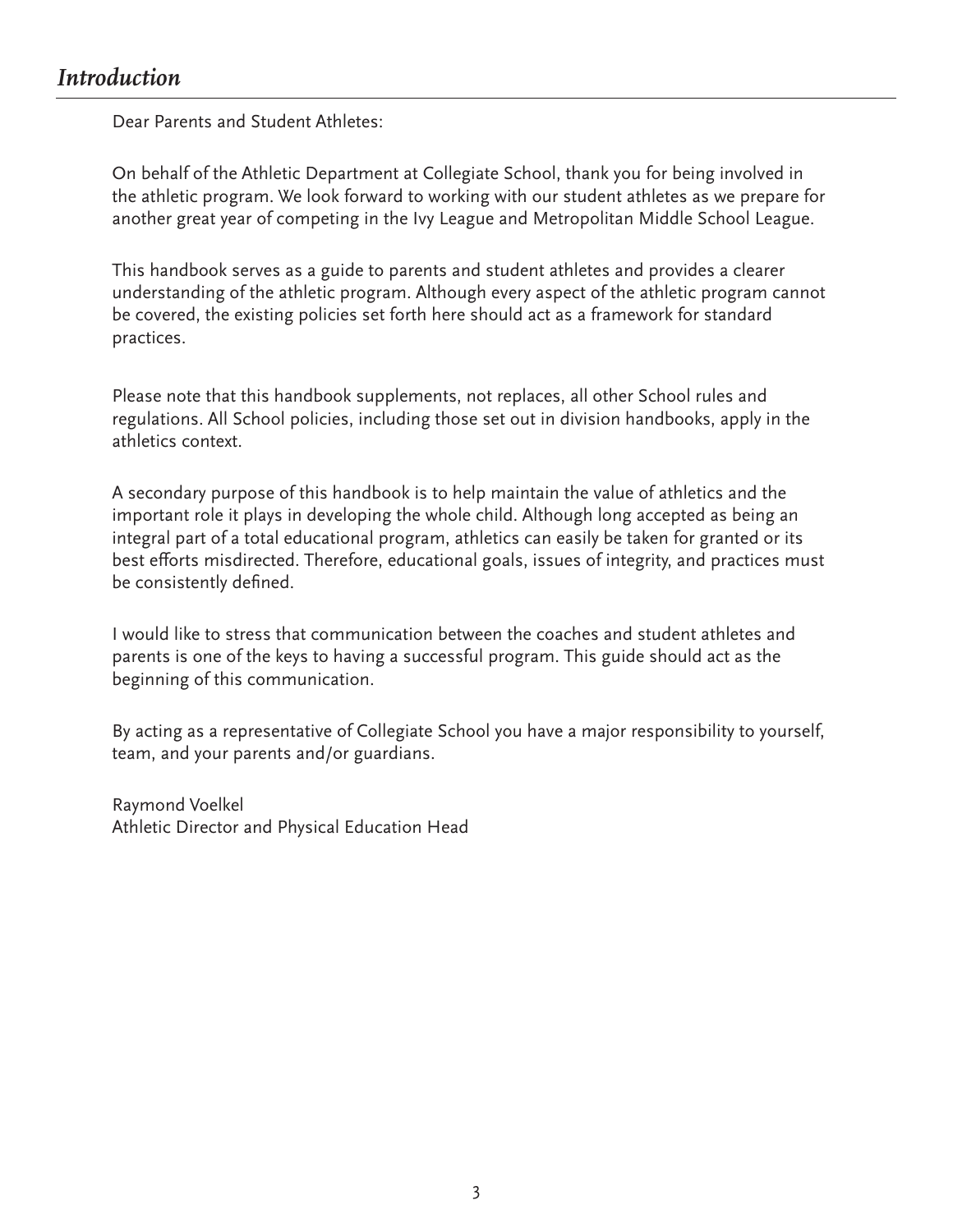# *Table of Contents*

| Philosophy and Statement of Beliefs       | 5               | Participation in Conflicting           |    |
|-------------------------------------------|-----------------|----------------------------------------|----|
| <b>Interscholastic Team Participation</b> |                 | School-Sponsored Programs              | 12 |
| Requirements for Participation on         |                 | <b>Family Vacations</b>                | 12 |
| Interscholastic Teams                     | 7               | Team Expectations                      | 12 |
| Assumption of Risk                        | 7               | Equipment                              | 13 |
| <b>Concussion Protocol</b>                | 7               | Tryout and Selection Period            | 13 |
| <b>Emergency Medication</b>               | 8               | Dropping or Transferring Sports        | 13 |
| <b>MRSA</b>                               | 8               | Sports Schedule Website                | 13 |
| Athletic Code of Conduct                  | 8               | Team Letter-                           |    |
| Athletic Offerings                        | 9               | <b>Practice Sites and Time</b>         | 14 |
| League Affiliation                        | 9               | <b>Parent Coaching During Contests</b> | 14 |
| Schedules                                 | 9               | <b>Expectations for Parents</b>        | 14 |
| <b>Season Starting Dates</b>              |                 | Student/Parent Communication           |    |
| for Upper School                          | 10 <sup>°</sup> | with Coaches                           | 14 |
| <b>Season Starting Dates</b>              |                 | Recognition of the Student Athlete     | 15 |
| for Middle School                         | 10 <sup>°</sup> | Guide for the Prospective              |    |
| Transportation                            | 10              | College Athlete                        | 15 |
| Reporting of Injuries                     | 11              |                                        |    |
| Sportsmanship                             | 11              |                                        |    |
| Message to Spectators                     | 11              |                                        |    |
| Respect for Others/Hazing/ Bullying       | 11              |                                        |    |
| Phone Usage Policy                        |                 |                                        |    |
| in the Locker Room                        | 11              |                                        |    |
| MS Phone Policy on Bus Traveling          |                 |                                        |    |
| to Practice and Games                     | 11              |                                        |    |
| Attendance                                | 12              |                                        |    |
| Competing on Non-School Teams             |                 |                                        |    |
| in Season                                 | 12              |                                        |    |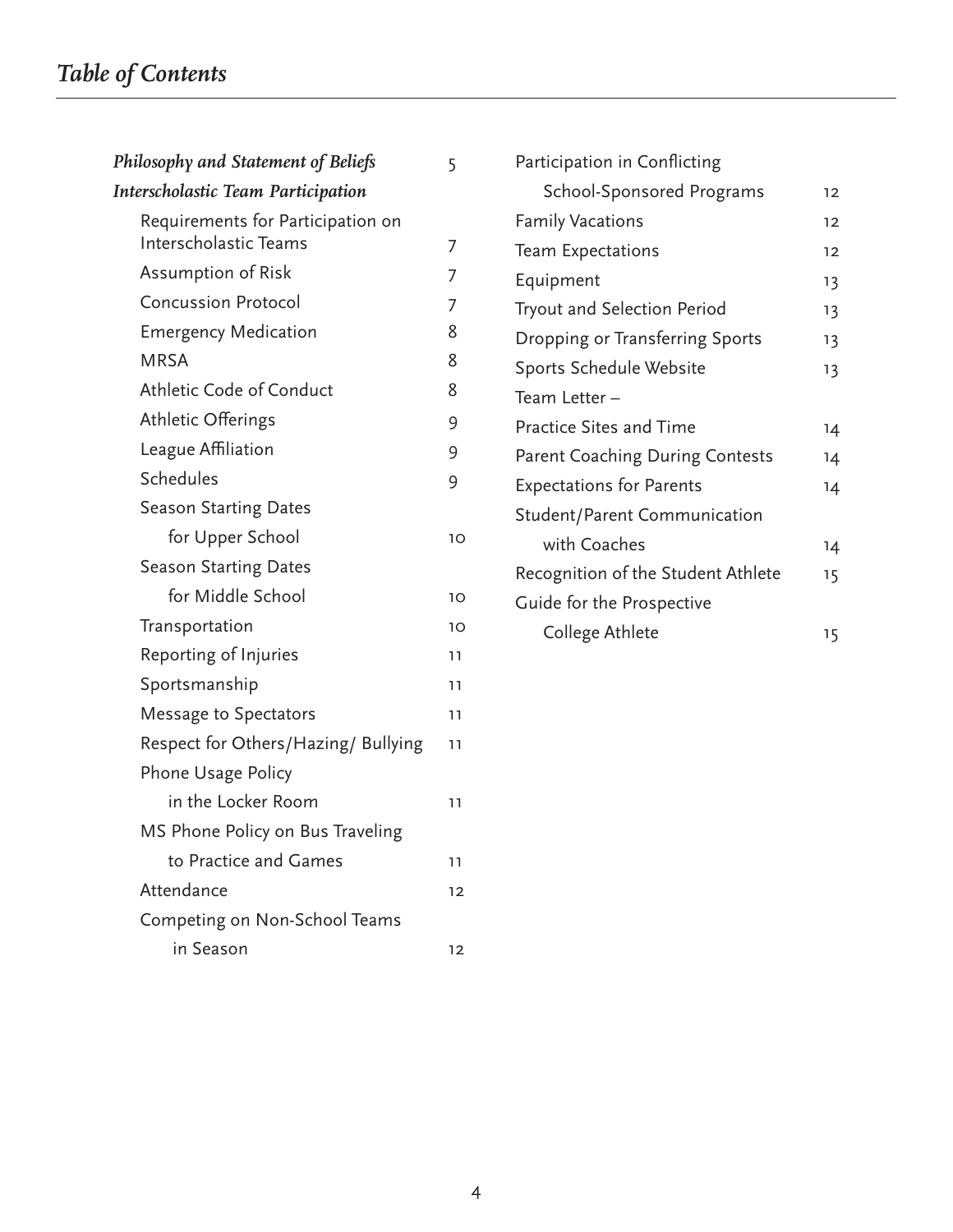# *Philosophy and Statement of Beliefs*

The Athletic Department is committed to the intellectual, social, and moral growth of our students and strives to challenge our student athletes to reach for levels of personal achievement not previously attempted or attained. We seek to build a winning attitude through the development of team chemistry and implement a plan for fostering a sense of team. We attempt to establish a tradition that attracts new students to our teams. We seek to simplify and clarify player expectations and develop accountability for them.

Regardless of the final analysis, the win/loss record of the various teams does not matter; rather, the development and character of each student form the foundation for a vigorous and vital program.

The specific objectives of the interscholastic program are:

- 1. To provide a diversified and balanced athletic program.
- 2. To encourage each student to excel athletically and scholastically to the best of his ability.
- 3. To develop within students a winning attitude, with the recognition that to lose is no disgrace if one has done his best.
- 4. To develop within students a firm sense of good sportsmanship and the values of competing at all times.
- 5. To develop and promote the values of physical fitness and sound physical and mental health.
- 6. To educate and inform the community regarding the purpose and place of interscholastic athletics.
- 7. To promote fun and enjoyment for all participants.
- 8. To increase each participant's understanding and appreciation of their sport.
- 9. To teach students to respect the decisions of officials and thereby to remain undemonstrative in accepting these decisions.
- 10. To teach students to act in a courteous manner toward all visiting teams, spectators, and officials.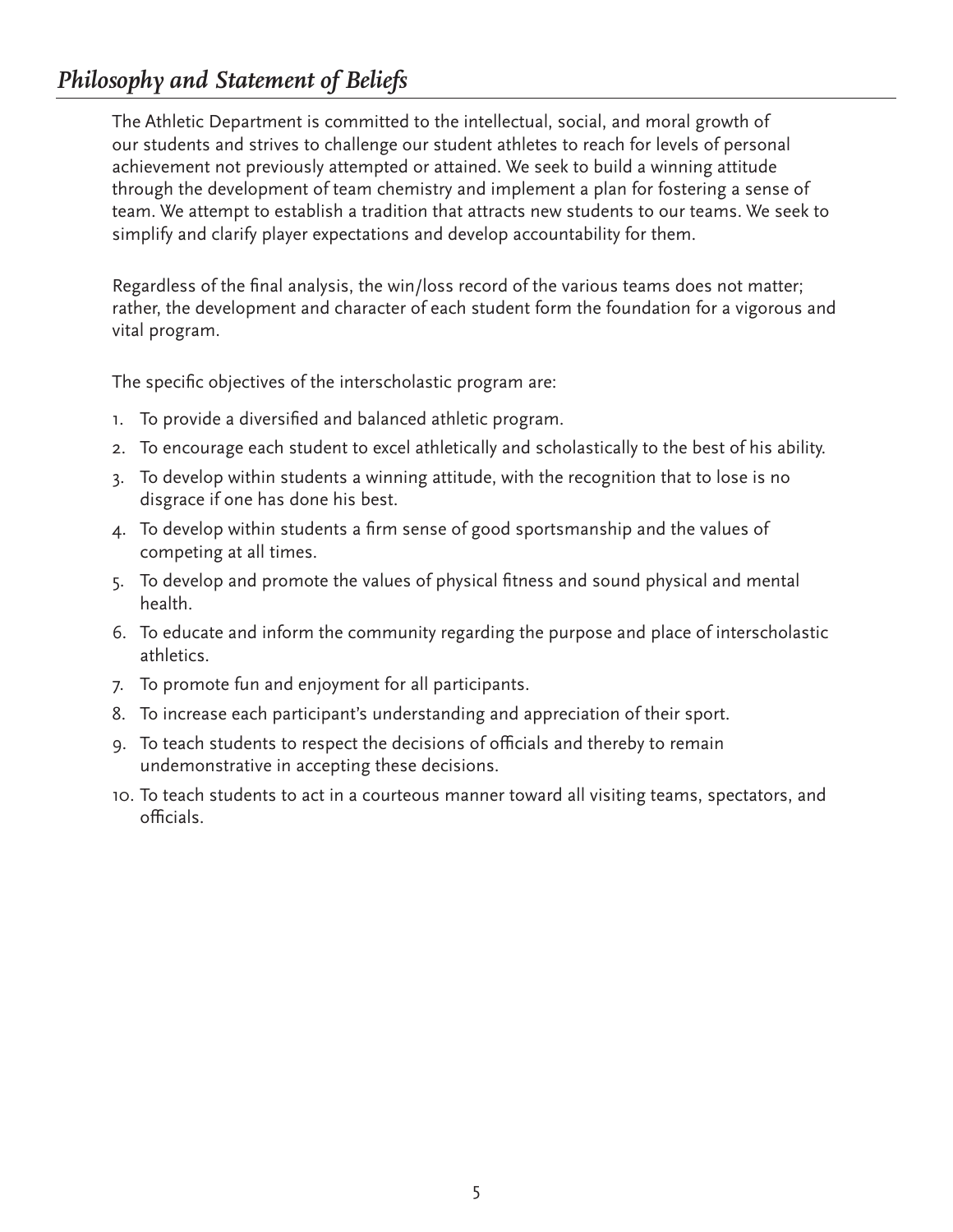#### **UPPER SCHOOL PHILOSOPHY**

Student Athletes in the Upper School are integral to a comprehensive educational program and can contribute substantially to the learning experience of all students. In the unique setting of a team, participation in athletics enables students to work collaboratively, physically, mentally, and emotionally. Student athletes learn how to depend upon one another and how to be responsible to their teammates. Together they learn to compete, to struggle, to endure, to succeed, to lose, and to win.

#### **MIDDLE SCHOOL PHILOSOPHY**

The purpose of the Middle School athletic program is to have fun, learn the value of physical activity, improve athletic skills, prepare for future Upper School competitions, and learn how to win and lose gracefully. It is a competitive program that offers student athletes and teams the opportunities to grow and mature at appropriate levels. Coaches do their best to provide each student with an opportunity to play in each game or contest.

#### **STATEMENT OF BELIEFS**

We believe that we are at our best when all members of the school community conduct themselves with respect, kindness, and integrity.

We believe that the traditions and values of this old but not old-fashioned school can inspire boys to develop their individual capacities for personal and academic excellence.

We believe that boys learn best when they are members of a diverse and just community that fosters purposeful and spirited engagement, inquiry, and collaboration in academics, athletics, and the arts.

We believe that a liberal arts education committed to diligent and discerning scholarship prepares students to be citizens who act with conscience, courage, and compassion.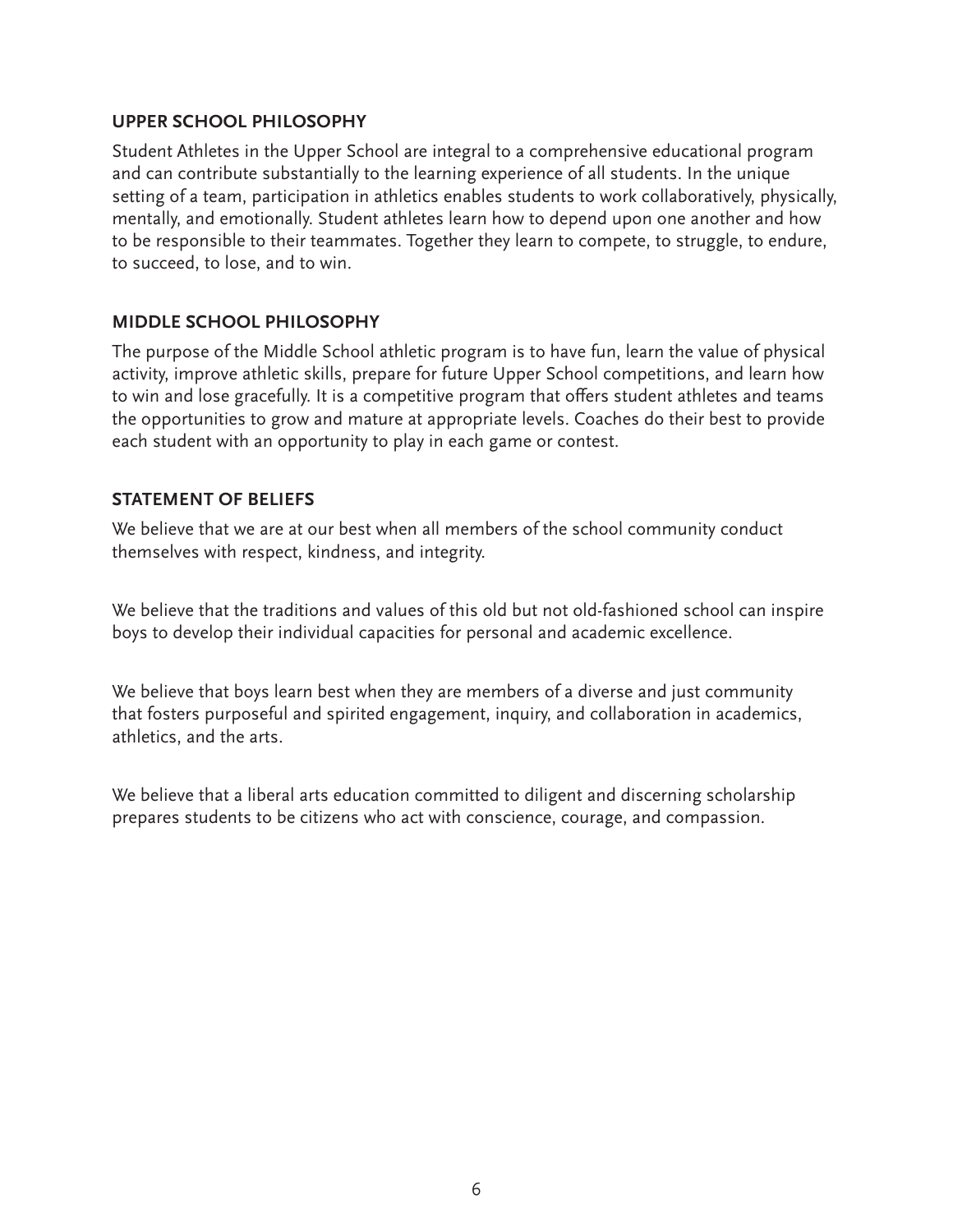# **REQUIREMENTS FOR PARTICIPATION ON INTERSCHOLASTIC TEAMS**

All students participating on interscholastic team(s) are required to have their medical history information (Vital Health Record) updated prior to each season via the **Magnus Health Portal** available on Collegiate Connect under "Resources." All annual physicals must be current throughout the year before attending any practice and/or tryout.

Magnus Health will assist the Parent/Guardian and the School Nurse in determining that all required medical information is continually updated.

# **ASSUMPTION OF RISK**

While the first priority of the Athletic Department and other school officials is to keep student athletes safe, participation in all athletics includes a risk of injury including serious injury, paralysis, or death. Additionally, supervision during athletics may be less than it is during an ordinary day at School, and there may be times in which students are unsupervised. Parents and their children should carefully discuss and consider these risks before participating.

#### **CONCUSSION PROTOCOL**

While School staff will exercise reasonable care to protect students, head injuries may still occur. Physical education teachers, athletic training staff, coaches, nurses, and other appropriate staff receive training to recognize the signs, symptoms, and behaviors consistent with a concussion. Any athlete exhibiting those signs, symptoms, or behaviors while participating in a School-sponsored class, extracurricular activity, or interscholastic athletic activity shall be removed from the game or activity and will not be permitted to return that day. The athletic trainer will evaluate the athlete based on various symptoms and tests to determine the severity of the possible injury.

Parents will be contacted once the trainer has done the evaluation and will recommend appropriate monitoring to parents or guardians. If it is recommended that the student have a medical assessment from their health care provider, the Collegiate Acute Concussion Care Plan form can be downloaded from the Magnus Health Portal for your health care provider to complete. Collegiate School highly recommends that the student consult with a neurologist for concussion concerns.

If a student sustains a concussion at a time other than when engaged in a School-sponsored activity, the School expects the parent/legal guardian to promptly report the condition to School Nurse Sharon McGahan, so that the School can support the appropriate management of the condition. Collaboration will help ensure the development of an appropriate concussion management plan for the student.

The student shall not return to school or activity until authorized to do so by an appropriate health care professional. Once the student's health care provider has sent written permission for the athlete to return to their sport, the trainer will do an RTP (Return to Play) Protocol that will take a minimum of five days to complete. Once the athlete is symptom-free for 24 hours he can begin the RTP protocol, either with the school's trainer or an outside training facility. Any student who continues to have signs or symptoms upon return to activity will be removed from play and reevaluated by their health care provider.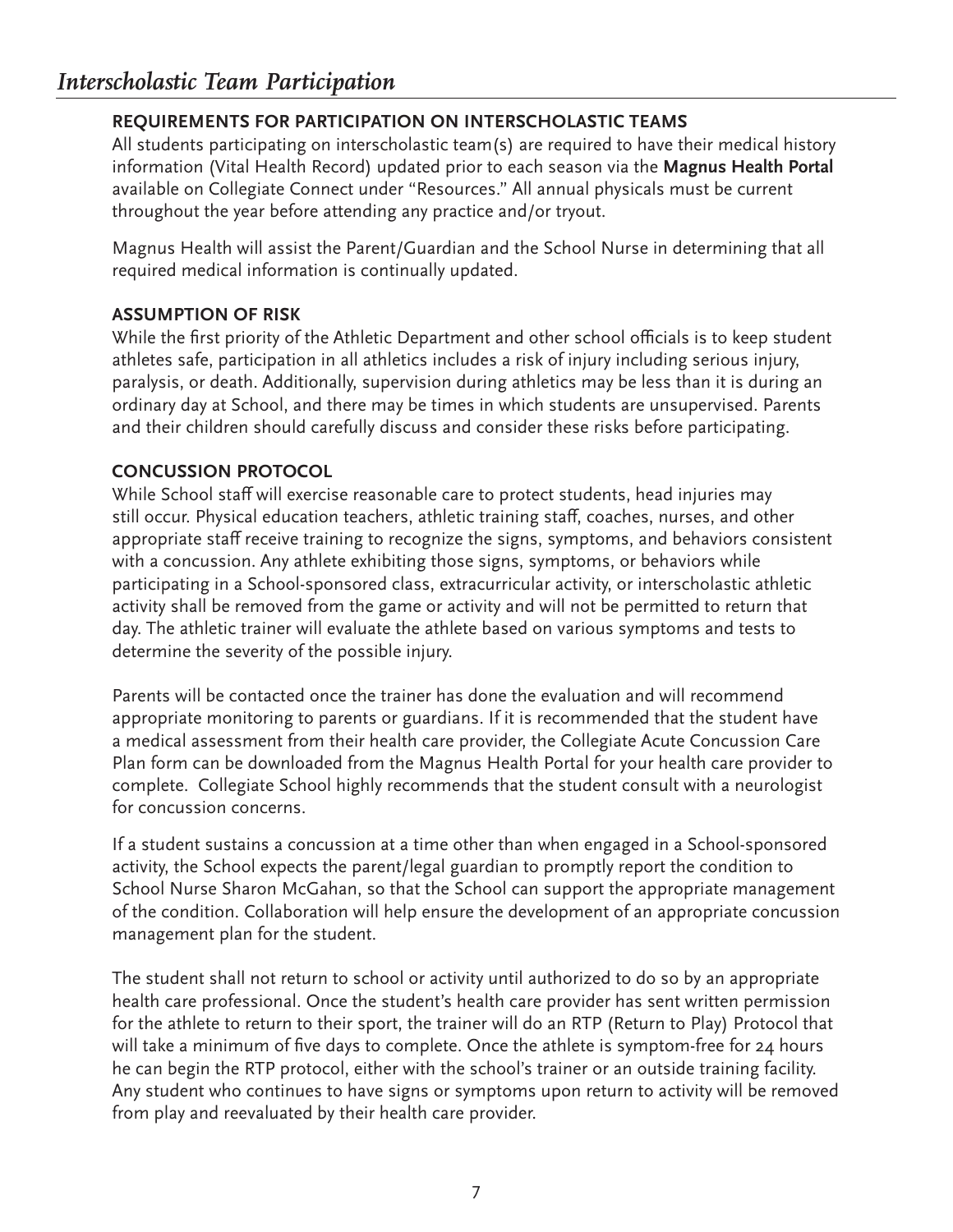#### **EMERGENCY MEDICATION**

Students requiring an epinephrine auto-injector (Epipen or Auvi-Q) and/or a multi-dose inhaler (MDI) must carry their own medication/device to all practices and games and should self-administer. Collegiate will provide the coach with one emergency twin set of epinephrine auto-injectors and one emergency inhaler. Prior to the start of the school year, allergy and asthma care plans must be current on the Magnus Health Portal. All medicationadministration issues that may arise in the athletics context should be discussed with the School Nurse and the coach.

# **MRSA (Methicillin-Resistant Staphylococcus Aureus)**

MRSA infections are transmitted from person to person through direct contact with skin or through contact with contaminated items. The bacteria can enter the body through breaks in the skin and sometimes cause infection. Prevention of MRSA is possible by practicing excellent hygiene habits such as hand washing, covering all cuts or wounds, showering and washing clothing after exercising, and by not sharing personal items such as towels, razors, and clothing. Collegiate School, through its Maintenance Department, follows State and CDC guidelines on facility cleaning and upkeep that aim to prevent skin infections.

# **ATHLETIC CODE OF CONDUCT**

- Always remember that you represent Collegiate School and the community, and that it is a privilege to be a member of a team.
- Be gracious in defeat and modest in victory.
- Be punctual and prepared for all practices and games.
- Have a desire to improve skills and knowledge of the sport.
- Exhibit a willingness to work hard.
- Avoid profanity and inappropriate language.
- Control one's temper and emotions.
- Refrain from illegal tactics.
- Act in a most sportsmanlike manner at all times.
- Treat visiting teams and officials with respect.
- Attend all practices.
- Keep the coach informed of any potential conflicts that may hinder meeting team obligations.
- Report all injuries to the coach.
- Plan your schedule so that you give sufficient time and energy to your studies to ensure acceptable grades.
- Follow intelligent training rules.
	- a. Avoid alcohol, tobacco, and mood-modifying substances, which are proven harmful to the body and hinder maximum effort and performance.
	- b. Get the proper amount of sleep.
	- c. Maintain a well-balanced diet, including a good breakfast.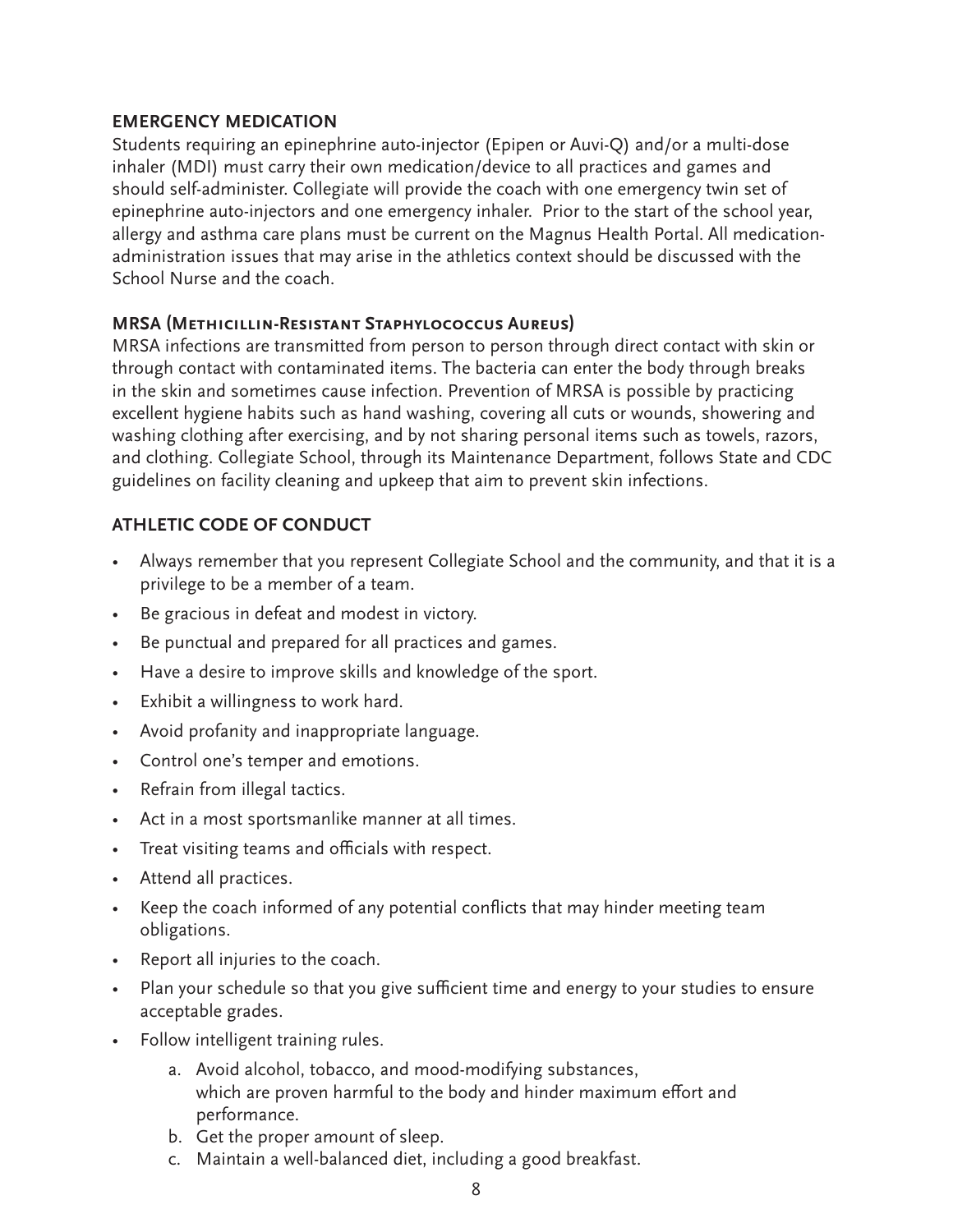#### **COLLEGIATE SCHOOL ATHLETIC OFFERINGS** *\*TBD by COVID-19 and school regulations*

# *Fall*

Varsity and Junior Varsity Cross Country Varsity Soccer Junior Varsity Soccer 7th and 8th Grade Cross Country 7th Grade Soccer 8th Grade Soccer

#### *Winter*

Varsity Basketball Junior Varsity Basketball Varsity and Junior Varsity Indoor Track and Field Varsity Wrestling 7th Grade Basketball 8th Grade Basketball 7th and 8th Grade Wrestling

#### *Spring*

Varsity Baseball Junior Varsity Baseball Varsity Golf Varsity Tennis Junior Varsity Tennis Varsity and Junior Varsity Track and Field 7th Grade Baseball 8th Grade Baseball 7th and 8th Grade Track and Field

# **LEAGUE AFFILIATION**

Collegiate School is a member of the New York State Association of Independent Schools Athletic Association (NYSAISAA). Our school affiliations are the Ivy Preparatory League for the Upper School and the Metropolitan Middle School League (MPMSL) for the Middle School.

# **SCHEDULES**

On occasion, changes to the schedule are necessary due to weather, school conflicts, or unexpected emergencies. For the most part every effort will be made to complete the schedule.

Schedules are available approximately two weeks prior to the start of each season. The schedules are published on the school's website on the Athletics page.

If a game or contest is cancelled or moved to a different site, parents will receive an email from the Athletic Department as soon as possible. If a game or contest is cancelled, the coach will determine if the teams will still meet and practice.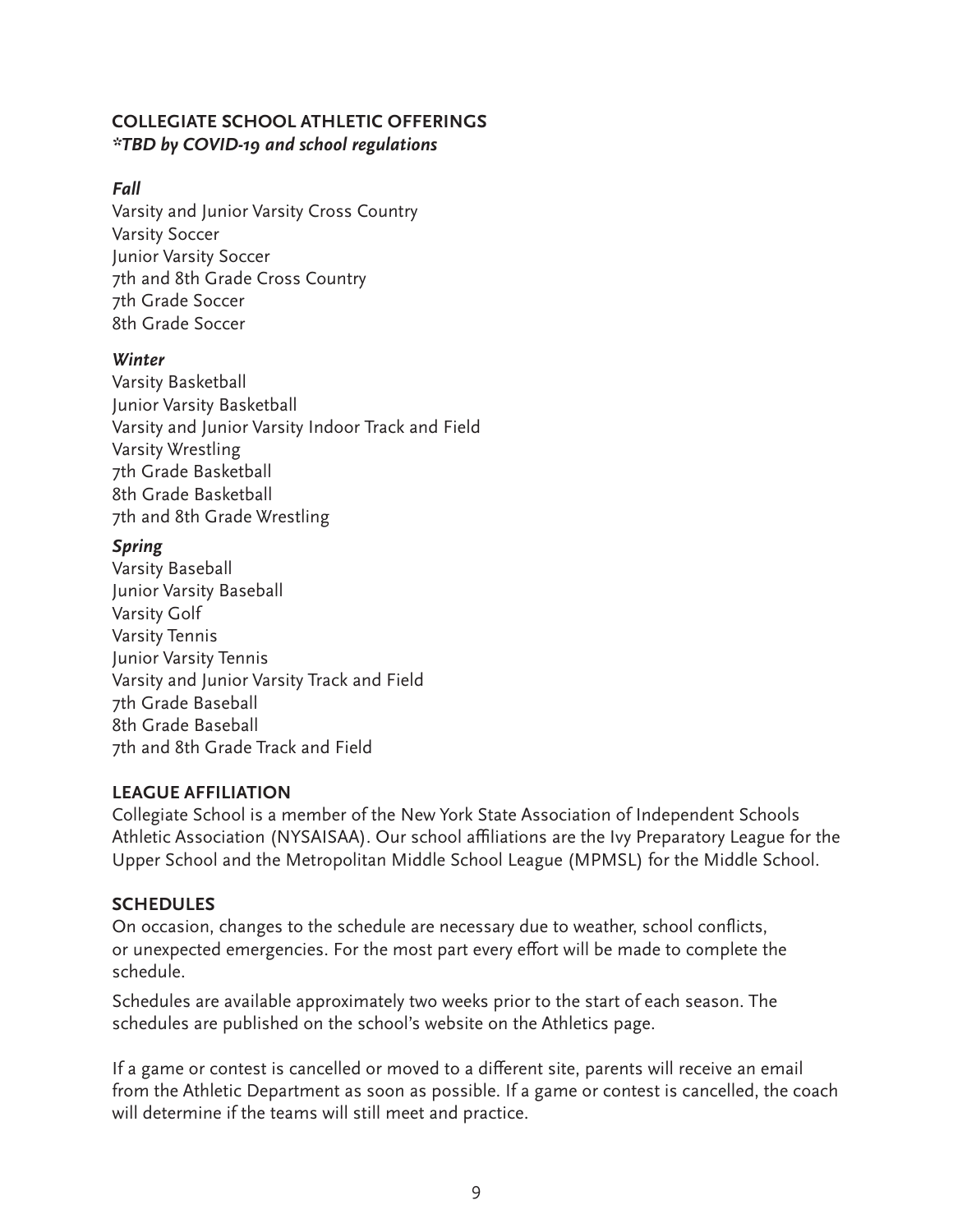#### **SEASON STARTING DATES FOR UPPER SCHOOL** *\*TBD by COVID-19 and school regulations*

### *Fall Sports*

Ivy League can start 19 days prior to Labor Day

Cross Country (Varsity and Junior Varsity) – Begins the Monday before Labor Day weekend Soccer (Varsity and Junior Varsity) – Varsity tryouts begin locally on August 19, 2021. Junior Varsity tryouts begin locally on August 23, 2021.

*Winter Sports* – November 1, 2021

Basketball (Varsity and Junior Varsity) Indoor Track and Field (Varsity and Junior Varsity) Wrestling (Varsity and Junior Varsity)

#### *Spring Sports* – February 23, 2022

Baseball (Varsity and Junior Varsity) Golf (Varsity) Outdoor Track and Field (Varsity and Junior Varsity) Tennis (Varsity and Junior Varsity)

# **SEASON STARTING DATES FOR MIDDLE SCHOOL**

The Middle School teams start on the following dates: Fall – September 9, 2021 Winter – November 8, 2021 Spring – February 23, 2022

#### **TRANSPORTATION**

#### *\*TBD by COVID-19 and school regulations*

Student athletes are transported to and from away contests, practices, and scrimmages by School-authorized vehicles. All transportation will originate from the School (typically 62nd street and Freedom Place South) and return to the same location after contests, practices, and scrimmages. Under certain circumstances, students may leave athletic contests or practices on their own, provided the student and parent have filled out and returned the Athletic Dismissal form from the Athletics page of the Collegiate website or parent download page (under Resources) of Collegiate Connect. At a contest, parents may obtain permission directly from the Head Coach to have their child ride home with them without an Athletic Dismissal Form.

No student athlete may take their own private vehicle without written parental permission and the approval of the Athletic Director. The student athlete may not transport other members of their team. Only boys on the roster (student athletes/managers), faculty members, and coaches are allowed to be transported by Collegiate School-authorized vehicles.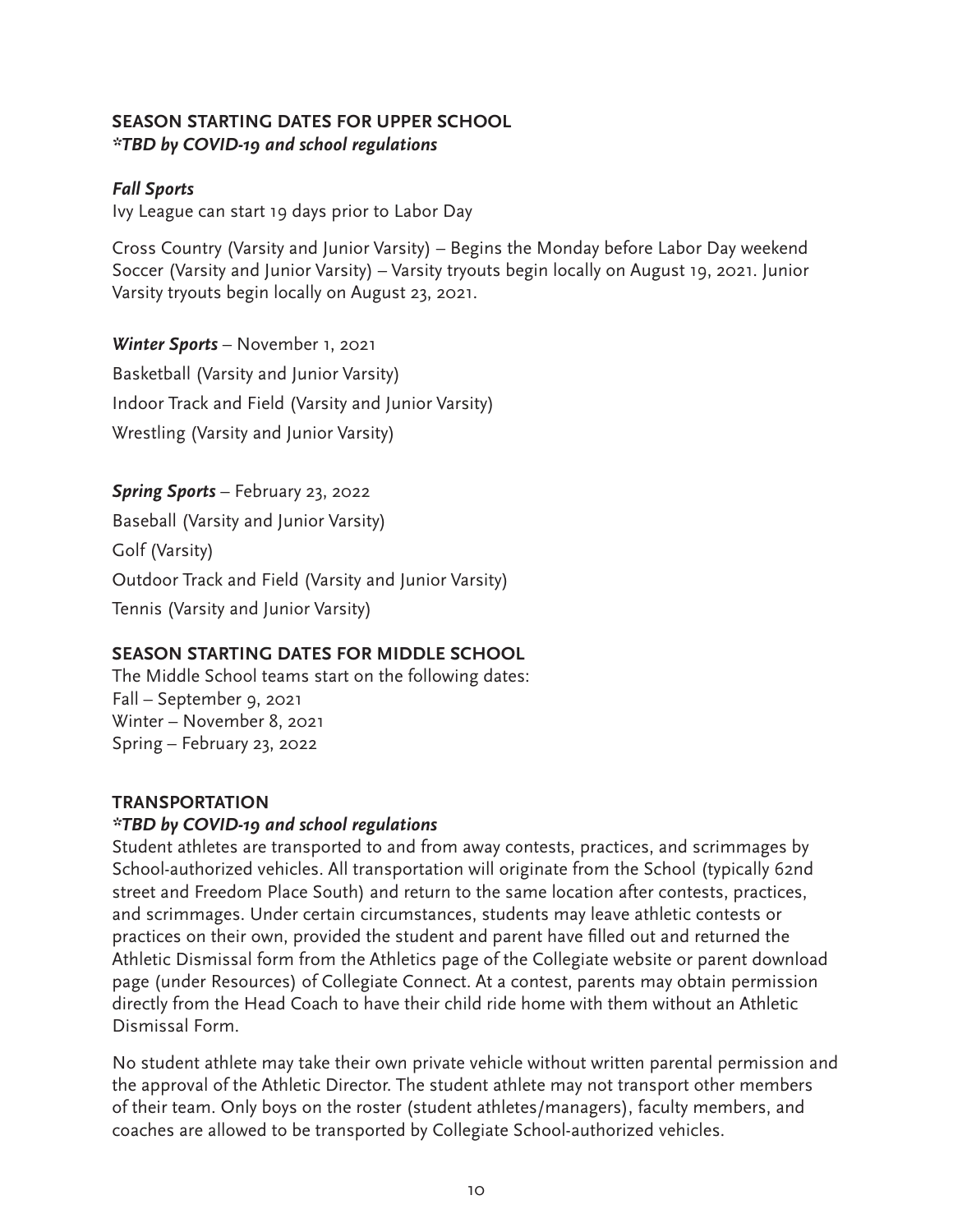Student athletes are permitted to be dropped off at predetermined points during the trip back to Collegiate as long as a parent has completed the Athletic Dismissal form found on the parent download page. This form must be given to the Head Coach.

#### **REPORTING OF INJURIES**

It is the student athlete's responsibility to report, immediately, any injury to the Head Coach and/or the Athletic Trainer. If the injured athlete requires a medical assessment by their health care provider, he is required to forward any written information/directives to the Head Coach and Athletic Trainer. If the athlete has been medically treated, the athlete must obtain written permission from their health care provider to return to the sport.

# **SPORTSMANSHIP**

Collegiate School, in association with the Ivy Preparatory League, promotes good sportsmanship by student athletes, coaches, and fans alike. We request your cooperation by supporting the participants and officials in a positive manner. Profanity, racial or ethnic slurs, fighting, or other inappropriate behavior will not be tolerated, and are grounds for removal from the site of competition and further disciplinary action. In addition, the use of artificial noisemakers is not permitted.

# **MESSAGE TO SPECTATORS**

We appreciate fan support for members of Collegiate School's athletic teams. We expect all cheering to be positive and directed toward our teams. At no point should fans be speaking directly to coaches, opposing fans, officials, or contestants. We should be aware that the contestants are Upper- and Middle-School athletes in a school environment. We believe that we should let officials officiate, players play, and coaches coach. Fans should behave respectfully.

# **RESPECT FOR OTHERS/HAZING/BULLYING**

In a community that is built on mutual trust, respect, and a right to physical and emotional security, fighting is unacceptable, as is bullying, hazing, and abusive language or imagery (written, spoken, printed, or digital). Bullying involves any physical, verbal, or implied threats of intimidation by one or a group of students over another. Hazing refers to any activity expected of someone joining a group (or to maintain full status as a group) that humiliates, degrades, or risks emotional and/or physical harm, regardless of the person's willingness to participate. For further definitions and information about bullying, see Collegiate School's Policy on Student Harassment/Bullying. Collegiate School's Policy on Student Harassment/ Bullying applies fully in the athletic context, including, but not limited to, practices, games, and contests.

# **PHONE USAGE POLICY IN THE LOCKER ROOM**

Due to a potential invasion of privacy, students should not use phones at any time while in the locker room. If you need to use your phone, please do so outside of the locker room area.

# **MIDDLE SCHOOL PHONE POLICY ON BUS TRAVELING TO PRACTICE AND GAMES**

Middle School students should follow the same policy (no phone usage) as they follow during the school day while on the bus traveling to and from practices and games. If students do not carry their phone on the bus, their coach will have a phone available for their use if needed for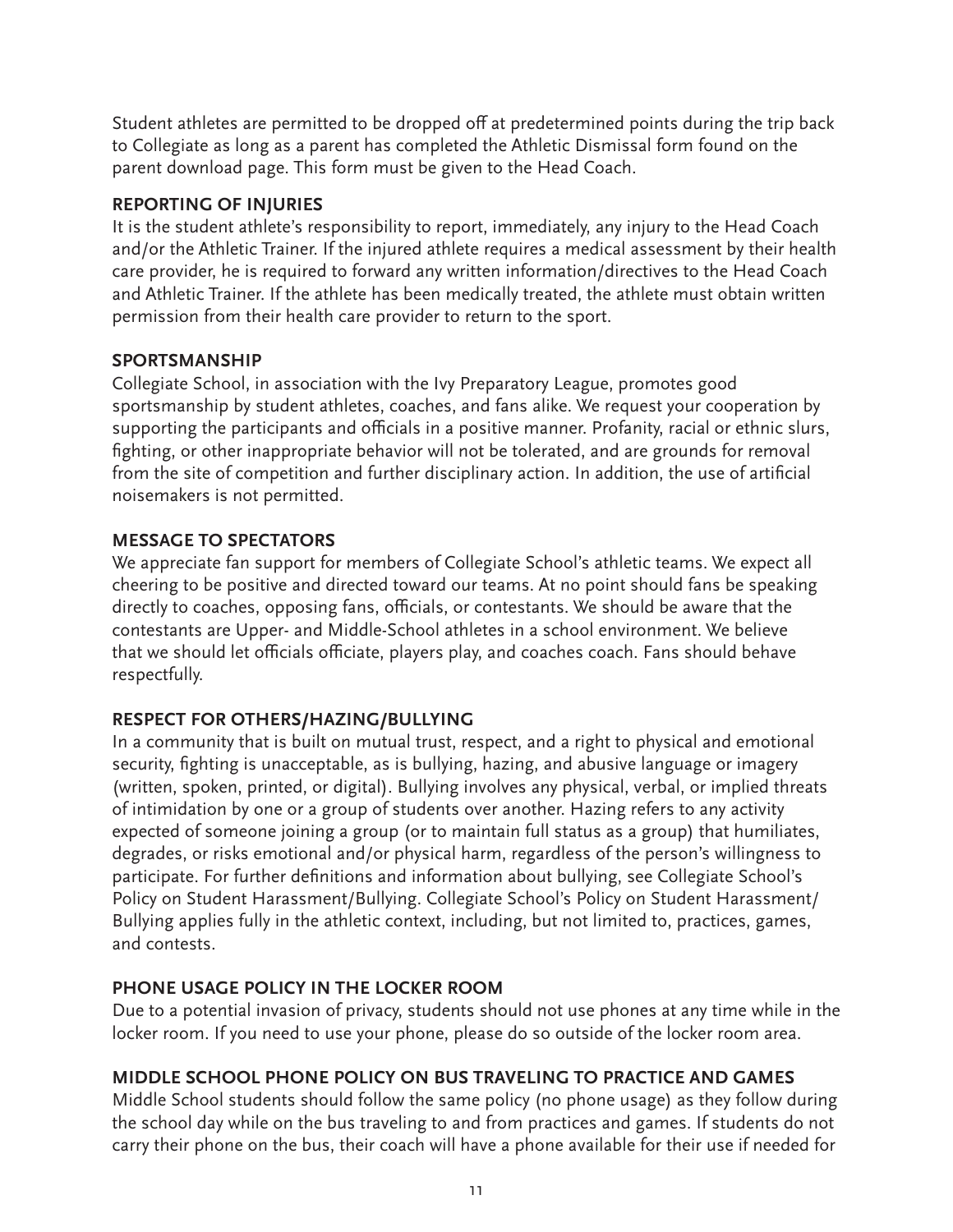emergencies. When a student does carry their phone on the bus they should keep it in their school or athletic bag. They should only use them to make emergency calls (getting back later than expected, communicate with parents, report sickness, etc.). A student may, however, use their electronic device to do homework by getting permission and then sitting in a designated area of the bus as assigned by their coach.

#### **ATTENDANCE**

Student athletes are expected to attend all scheduled practices and games unless excused by the coach. Fall athletes are strongly encouraged to attend the pre-season training camps. Winter athletes are strongly encouraged to attend all vacation practices and competitions. In the spring, some athletes have the opportunity to travel with the teams for pre-season practice and are expected to attend the practices and games during spring break.

#### **COMPETING ON NON-SCHOOL TEAMS IN SEASON**

If a student athlete competes on a non-School team while participating on a Schoolsponsored team, communication between the student and coach is necessary. Student athletes are to make the Collegiate School team their first priority. Participation on the School team must be primary to all other sport obligations.

#### **PARTICIPATION IN CONFLICTING SCHOOL-SPONSORED PROGRAMS**

The athletic department realizes that every student should have the opportunity for a wide range of experiences in the area of extracurricular activities. A student-athlete should clearly communicate to a coach before the season begins their interest in participating in another activity. The coach has discretion in handling potential conflicts, but athletes must understand that their commitment to the School team has a significant impact on the other members of the team and therefore should choose wisely when making decisions. Students should be careful not to take on too much in their extracurricular schedules to prevent conflicts. The key to avoiding these types of situations is careful planning and communication.

#### **FAMILY VACATIONS**

Family trips should not conflict with team obligations (practices or games). When parents choose to take family vacations during sports seasons, it must be understood that the time missed by the student athlete can affect team chemistry and individual conditioning, as well as individual and team performance. Student athletes who miss practice may have their role or playing time adjusted. Coaches will make every effort to inform the athlete and their parents of the season's schedule as early as possible. Also, student athletes and parents should inform the coach of potential scheduling conflicts as early as possible.

#### **TEAM EXPECTATIONS**

Collegiate School student athletes should put aside individual goals for the sake of the team. We are a "team first" athletic program. We encourage student athletes to think about themselves and their development, but in a team concept. Players must put the team first and accept their role on the team. Any conflicts dealing with scheduled practices or games need to be communicated in a timely fashion with the coach. Coaches may establish rules and regulations with the approval of the Athletic Director for their sports. These team expectations will be given by the coach to all team members and to all parents in the introductory preseason letter.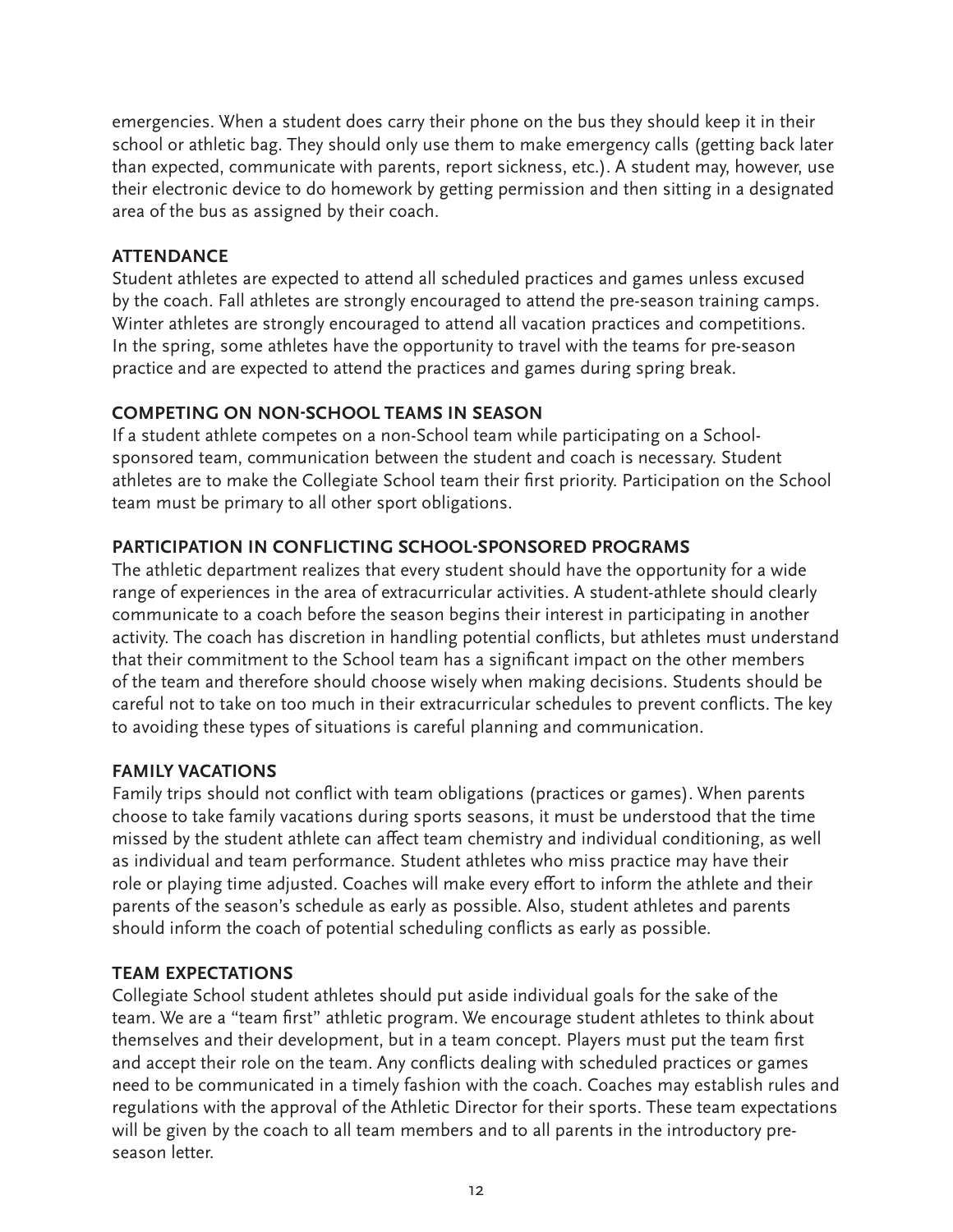#### **EQUIPMENT**

It is the responsibility of the student athlete to care for and return any School-issued uniform or equipment at the end of the season. If any equipment or uniforms are not returned or are lost, the student athlete will be charged a replacement fee. Athletic charges are reported to the Business Office and made to student accounts in late December/early January; a second bill is sent in late May/early June.

#### **TRYOUT AND SELECTION PERIOD**

To the extent participation in a sport may be limited due to facilities or practice constraints, the following criteria shall apply:

Coaches' Responsibility:

- Choosing the members of a team is the sole responsibility of the coaches of those teams.
- The Junior Varsity or Middle School coaches shall take into consideration the policies as established by the Varsity Head Coach of the particular sport.
- Prior to the tryout, the coach shall provide the following information to all prospective team members:
	- 1. Extent of tryout period.
	- 2. Criteria used to select the team.
	- 3. Practice commitment if they make the team.
	- 4. Game commitments.
	- 5. Number of players to be selected.

The selection process for participation will include the following important elements:

- Have competed in at least 3 practice sessions.
- Have performed in at least 1 intra-squad game when possible.
- Be personally informed of the coach's decision when cutting a player and the reason for the action.
- Coaches will discuss alternative possibilities for participation in the sport or other areas in the Athletic program.

# **DROPPING OR TRANSFERRING SPORTS**

We believe that once a student is selected for or commits to a team that he should remain on that team throughout the season and that quitting is rarely the best course of action. On the rare occasion that a student finds it necessary, the following procedure should be followed:

- Consult with your coach, preferably in person.
- Hand in all equipment and School-issued uniform.
- Report this to the Director of Athletics and Physical Education.
- Register for a Physical Education class or another sport.

#### **SPORTS SCHEDULE WEBSITE**

Visit the Athletic page on the Collegiate website for the daily and seasonal information. Every effort is made to update any changes to the schedule. Parents will receive emails if there are any cancellations or changes to the daily schedule.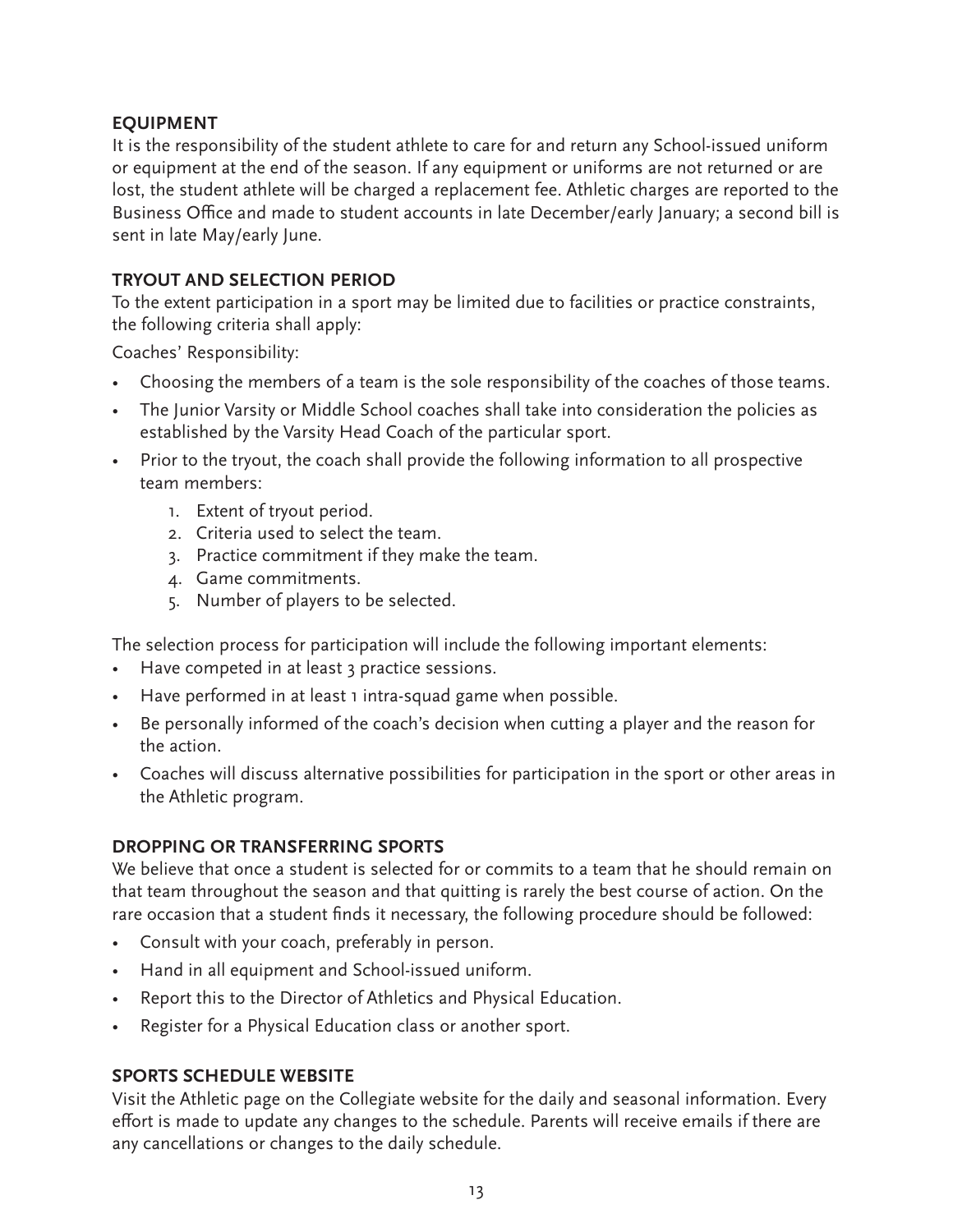### **TEAM LETTER – PRACTICE SITES AND TIME**

This information will be included in the letter sent to parents early in the season.

#### **PARENT COACHING DURING CONTESTS**

Collegiate School coaches provide student athletes the opportunity to have meaningful experiences, positive life lessons, accomplishments, and success through the development of work ethic, desire, and perseverance. As they coach during contests, the coaches maintain the standards set by the School. Parents should be respectful and mindful that they should never coach from the sidelines or stands. The School retains the right to ask a parent to leave an athletic event if their behavior is deemed inappropriate by the School.

#### **EXPECTATIONS FOR PARENTS**

The Collegiate School Athletic Department always strives to achieve:

- A safe, caring, challenging environment.
- Close communication about your child and the expectations the coach has for your child.
- Communication about athletics and athletic philosophy.
- Consistency and fairness.
- Communication regarding any disciplinary action.

#### **STUDENT/PARENT COMMUNICATION WITH COACHES**

We want our student athletes to learn how to have conversations with their coaches without advocacy from their parents. We understand that at times parents may feel the need to speak with a coach about certain concerns. However, before they do, we would like parents to encourage their children to speak with the coach first. We have found that a simple conversation can resolve many issues.

Should a meeting with the student athlete and coach not resolve the issue or concern, there are situations where a meeting with the parent and coach may be appropriate. At this point it is important that both parties involved have an understanding of the other person's position. The following procedures should be used to help resolve any areas of concern.

Parent procedure to follow when discussing a concern with a coach:

- 1. Send an email or call to set up an appointment.
- 2. Please do not confront a coach before or after a contest or practice with a concern.

Appropriate concerns to discuss with coaches:

- 1. The treatment of your child, both mentally and physically.
- 2. Concerns about your child's behavior.

Issues not appropriate to discuss with coaches:

- 1. Playing time.
- 2. Play calling or strategies used or suggestions to be used.
- 3. Other student athletes.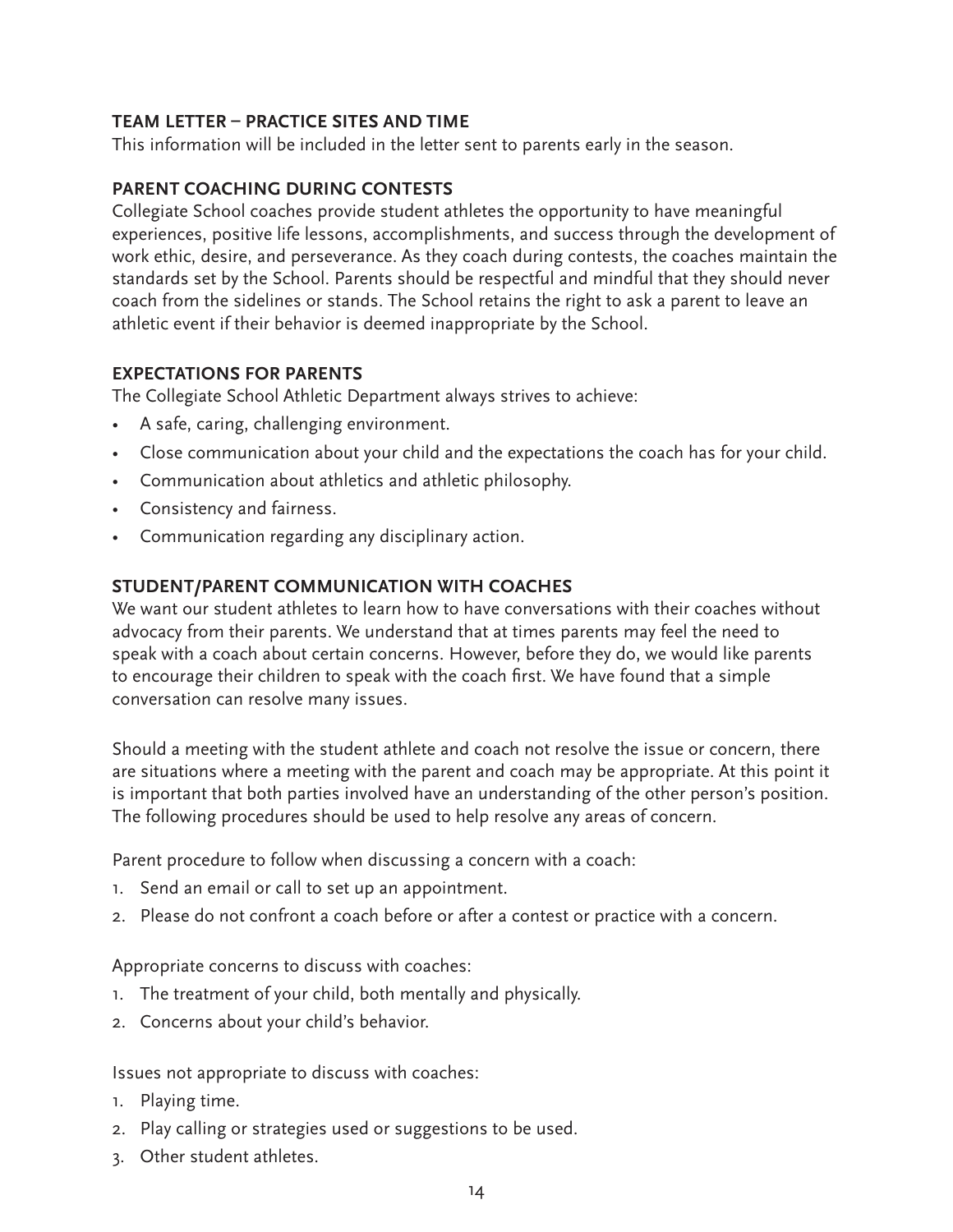What to do if the meeting with the coach did not provide a resolution:

1. Call or email the Athletic Director, Ray Voelkel, to discuss the situation and, if needed, schedule a meeting.

At this meeting the Athletic Director will try to help understand the issue and come to a positive resolution.

#### **RECOGNITION OF THE STUDENT ATHLETE**

Collegiate School seeks to reward the efforts of its student athletes, recognizing hard work, dedication, commitment, and outstanding performance. Athletic letters are awarded to members of varsity sports based on effort, attendance, commitment, and performance. The earning of a letter is up to the discretion of the coach. The coach will provide clear guidelines to all athletes as to the standards needed to meet to earn a varsity letter.

#### **GUIDE FOR THE PROSPECTIVE COLLEGE ATHLETE**

The Initial-Eligibility Clearinghouse has been established by the National Collegiate Athletic Association (NCAA) for the benefit of those students wishing to participate in intercollegiate athletics while attending a college or university in the United States. The Clearinghouse is designed to certify an individual's athletic eligibility before he enters a university or college. The focus of the organization is on Division I and Division II schools, but it also acts as an advisor model for Division III schools. This information is available on the NCAA website.